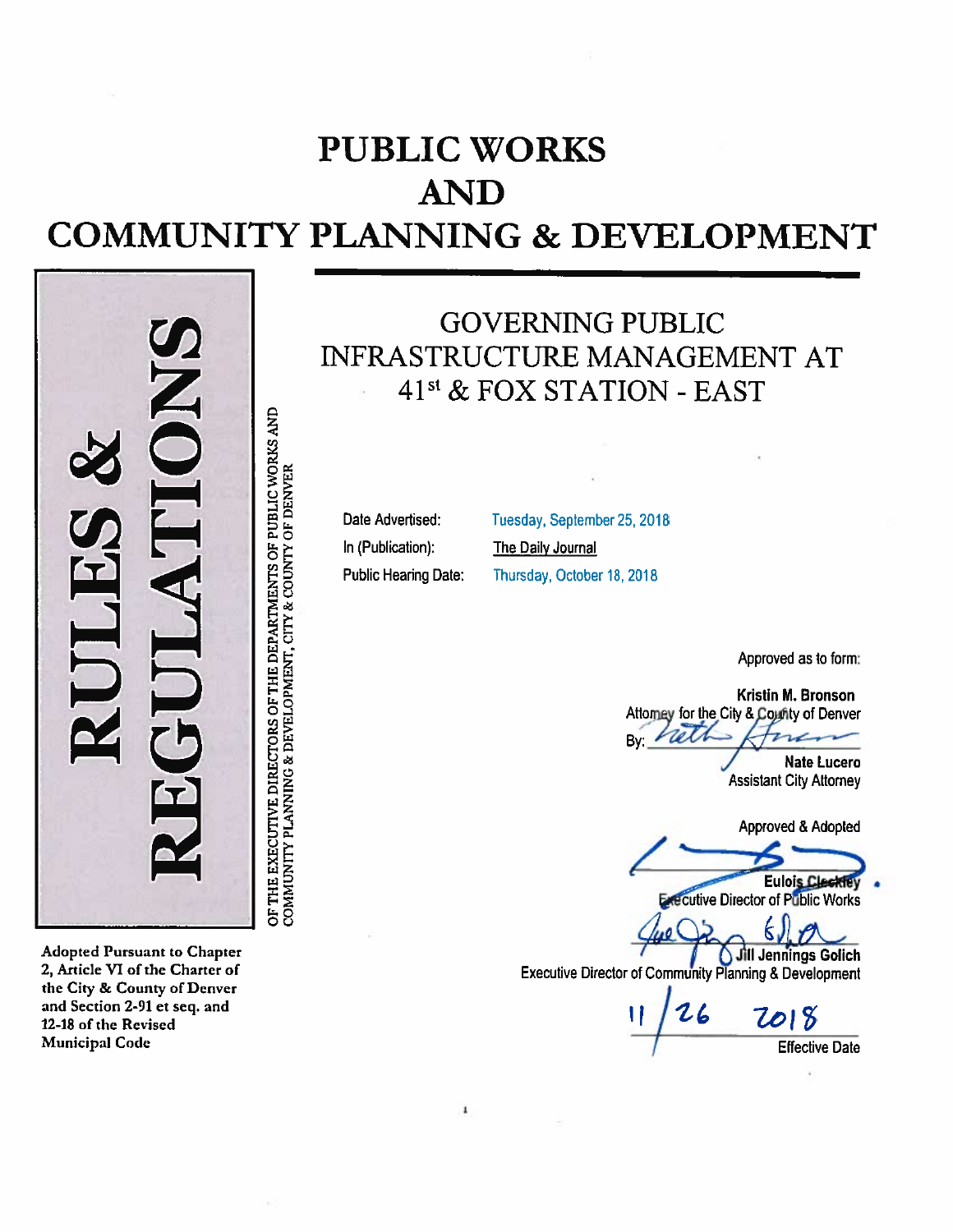## **DEPARTMENTS OF PUBLIC WORKS AND COMMUNITY PLANNING AND DEVELOPMENT RULES AND REGULATIONS GOVERNING CITY AND COUNTY OF DENVER PUBLIC INFRASTRUCTURE MANAGEMENT AT 41ST & FOX STATION - EAST**

## **ARTICLE I. GENERAL PROVISIONS**

## **Section 1.01 Authority.**

These rules and regulations ("Rules and Regulations") are adopted by the City and County of Denver's Executive Director of the Department of Community Planning and Development ("Community Planning and Development" or "CPD") pursuant to Article II of Chapter 12 of the Denver Revised Municipal Code of the City and County of Denver ("DRMC") and the City and County of Denver's Executive Director of Public Works ("PW") pursuant to Article V of Chapter 49 of the DRMC. These rules and regulations are adopted for the purpose of administering and managing available existing public infrastructure in certain identified areas of the City and County of Denver ("City").

**Section 1.02 Intent.** The Executive Directors of Public Works ("Director of PW") and Community Planning and Development ("Director of CPD") desire to manage the roadway infrastructure resources in certain geographic areas of the City and County of Denver to effectively and efficiently allocate the currently available roadway infrastructure resources. The Director of PW and the Director of CPD have determined that the area set forth on **Exhibit A** is an Area Designated for Infrastructure Management as defined below.

## **Section 1.03 Severability.**

Should any section, clause, or provision of these regulations be declared by a court of competent jurisdiction to be invalid, such decision shall not affect the validity of the regulations as a whole, or any part thereof, other than the part declared to be invalid.

## **Section 1.04 Definitions.**

Terms or phrases specific to or introduced in this document are defined below.

- (a) *"Allocation of Trips"* means a designation of daily vehicle trips sufficient to accommodate the estimated trip demand generated from a submitted development's specific project and occurs upon approval of a formal Site Development Plan.
- (b) *"Applicant"* has the meaning set forth in Section 12.3.3.1 of the Denver Zoning Code, as amended from time to time.
- (c) *"Area Designated for Infrastructure Management"* means that area designated jointly by the Director of PW and the Director of CPD in Exhibit A.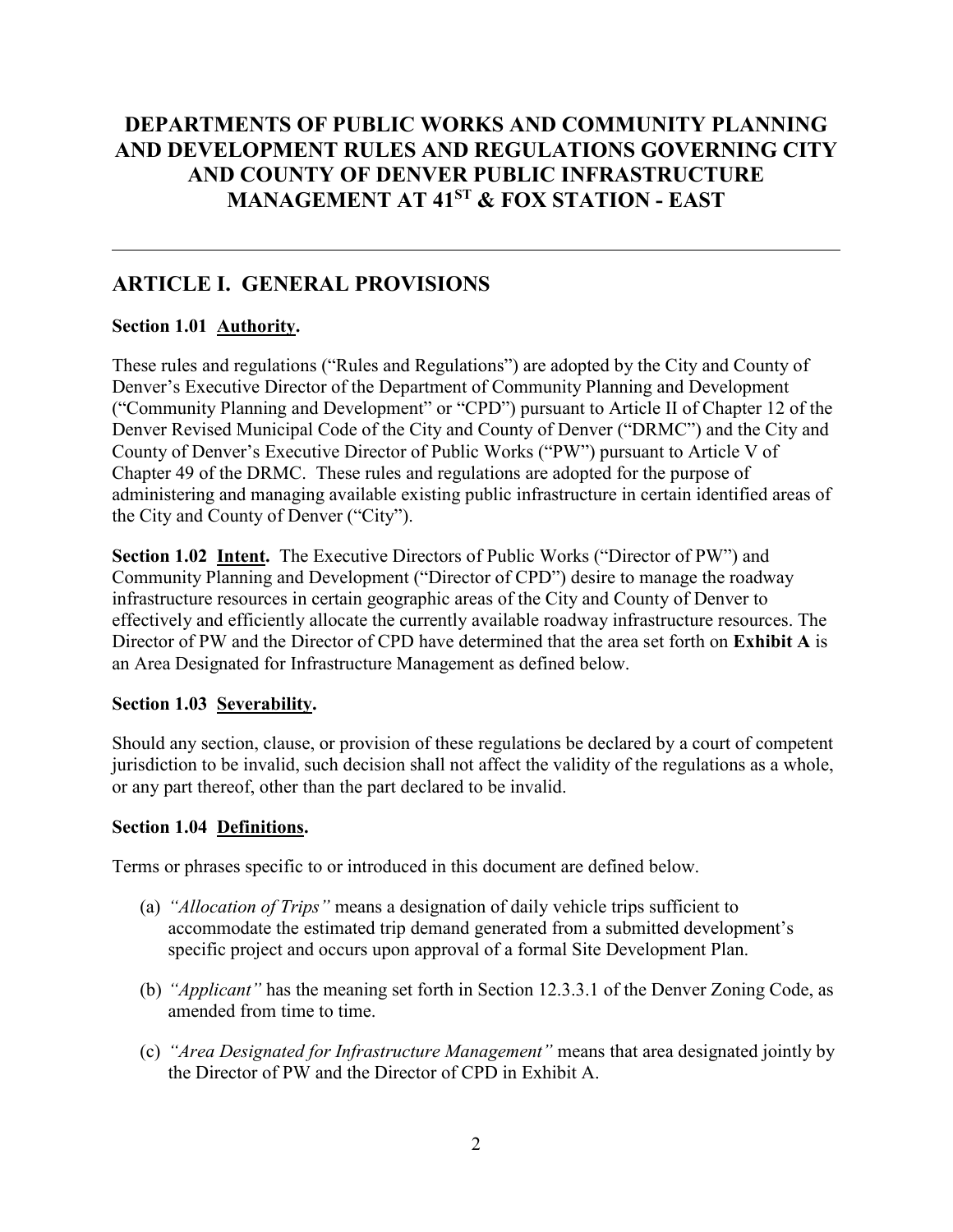- (d) "*Baseline Assumptions*" means the estimated volumes of the Total Trip Capacity and Existing Trip Counts as of July 1, 2018, in the Area Designated for Infrastructure Management.
- (e) "*Concept Plan Submittal*" means a pre-application concept plan review that is a mandatory submittal before the submittal of a formal Site Development Plan application per Section 12.4.3 of the Denver Zoning Code, as amended from time to time.
- (f) *"Complete Application"* has the meaning set forth in Section 13.3 and 12.3.3 of the Denver Zoning Code, as amended from time to time.
- (g) *"Existing Trip Count"* means the current calculated number of vehicular daily trips on the infrastructure roadway system within the Area Designated for Infrastructure Management.
- (h) *"Remaining Trip Capacity"* means the remaining number of vehicular daily trips that can be added to the Area Designated for Infrastructure Management before reaching the Total Trip Capacity.
- (i) *"Reservation of Trips"* means a designation of daily vehicle trips sufficient to accommodate the estimated trip demand generated from a submitted development's specific project and occurs upon a project's release from the Concept Plan Submittal.
- (j) *"Site Development Plan"* has the meaning set forth in Section 13.3 of the Denver Zoning Code, as amended from time to time.
- (k) *"Site Development Plan Process"* means the process by which one receives approval of a Site Development Plan and includes the Concept Plan Submittal as well as the formal Site Development Plan submittal, also known as the concept phase and the formal phase.
- (l) *"Total Trip Capacity"* means the expected maximum number of vehicular daily trips that the infrastructure roadway system can accommodate within or adjacent to the Area Designated for Infrastructure Management before reaching an unacceptable level of congestion*.*

## **1.05 De-Designation.**

The Director of PW and the Director of CPD shall have the authority, by written notice executed by both directors, published at least 30 days prior to the effectiveness of the notice, to de-designate all or a portion of the Area Designated for Infrastructure Management.

## **ARTICLE II. DENVER PUBLIC INFRASTRUCTURE MANAGEMENT**

## **Section 2.01 Applicability.**

The Director of PW and the Director of CPD have determined that the area set forth on Exhibit A is an Area Designated for Infrastructure Management. All development projects requiring review through the Site Development Plan Process within the Area Designated for Infrastructure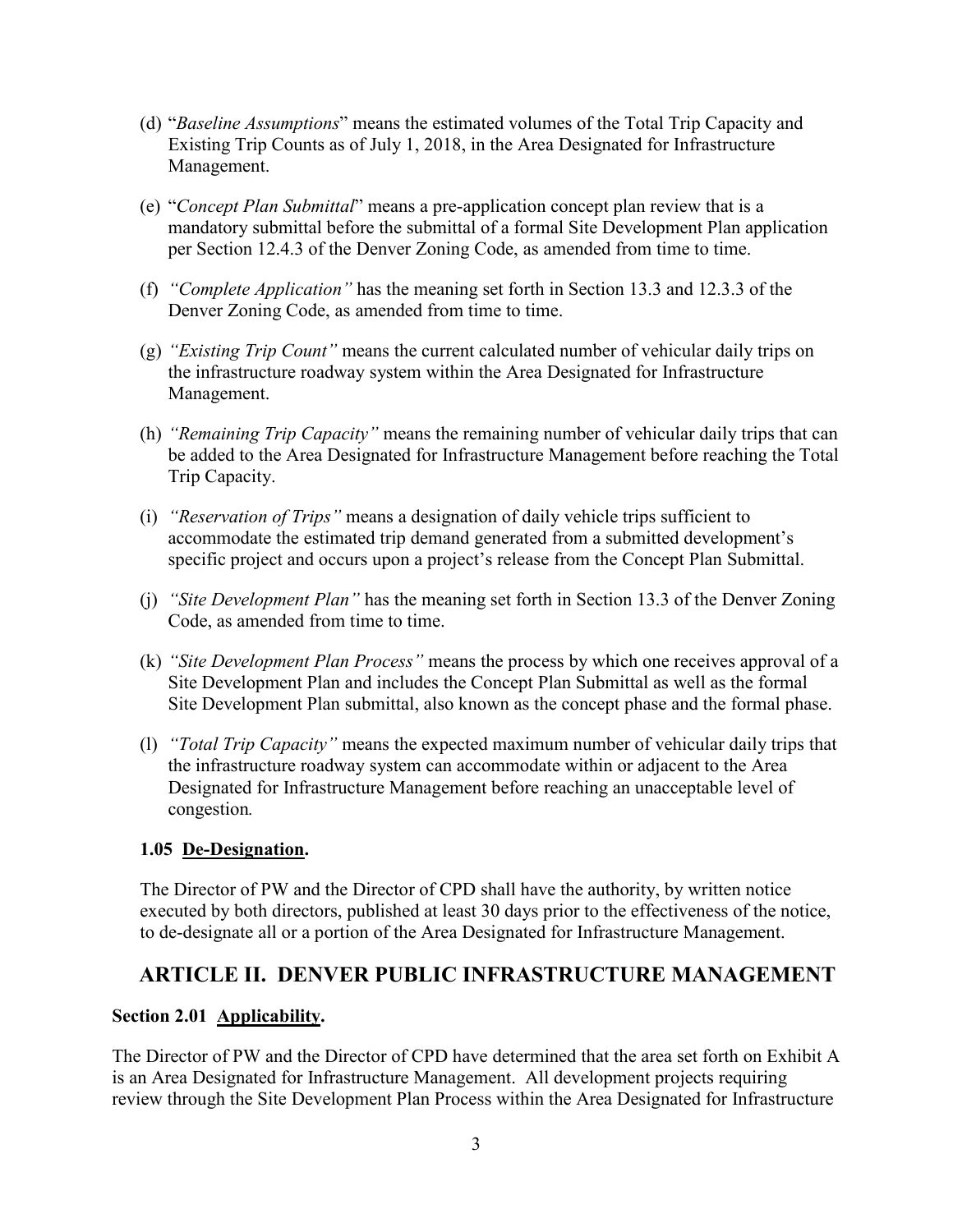Management will be administered in the City's development process through the process outlined in these Rules and Regulations.

## **Section 2.02 Establishment of Baseline Assumptions.**

The Director of PW, in coordination with the Director of CPD, has established through customary traffic impact studies or other reasonable methods the following Baseline Assumptions in the Area Designated for Infrastructure Management: the Total Trip Capacity is 25,000 trips, and the baseline Existing Trip Count is 13,700 trips (which includes an estimated 1,500 trips for the RTD Park-n-Ride at the  $41<sup>st</sup>$  and Fox Station). Therefore, the current Remaining Trip Capacity is 11,300 trips, as of July 1, 2018. The Director of PW shall cause these Baseline Assumptions to be published on Community Planning and Development's Development Services website (www.denvergov.org/ds) or its technological improvement or replacement and shall update the Remaining Trip Capacity from time to time. The City shall rely upon the Baseline Assumptions for calculating the Remaining Trip Capacity until July 1, 2023. After July 1, 2023, the Director of PW may adjust the estimated Total Trip Capacity and re-measure the Existing Trip Count to reflect actual infrastructure operations within and adjacent to the Area Designated for Infrastructure Management; provided, however, that the traffic studies or other reasonable methods used to recalculate the counts and available capacity may commence prior to July 1, 2023.

## **Section 2.03 Traffic Study and Transportation Demand Management Plan Submittals.**

Each Concept Plan Submittal for vertical development within the Area Designated for Infrastructure Management shall include a traffic impact study or traffic memorandum for review and utilization in the City's determination of a Reservation of Trips for such development. In addition, each Concept Plan Submittal for vertical development within the Area Designated for Infrastructure Management shall include for review a Transportation Demand Management Plan ("TDMP") as outlined in Exhibit B, or until such time as the City formally adopts a different TDMP submittal requirement. (Concept Plan Submittals occurring after such adoption shall be submitted in accordance therewith). No Concept Plan Submittal shall be allowed to progress to formal Site Development Plan submittal until the traffic impact study or traffic memorandum and the TDMP have been reviewed, which, along with other engineering guidance, shall form the basis for the City's determination of the volume of the Reservation of Trips for the project. No Concept Plan Submittal shall be allowed to progress to formal Site Development Plan submittal if there is not sufficient Remaining Trip Capacity available to cover the project's Reservation of Trips. Any approved formal Site Development Plan shall include a note indicating the adoption of a TDMP and the inclusion of the TDMP as a supplement to the Site Development Plan.

## **Section 2.04 Reservation and Allocation of Trips**.

A. **Available Trips to be Reserved**. The number of available trips at any given time is the Total Trip Capacity minus the Existing Trip Capacity minus all trips that have already been reserved or allocated. The Director of Community Planning and Development shall cause this calculation to be maintained. The City may over-reserve trips by 15% of the Remaining Trip Capacity, since some projects that are released from the Concept Plan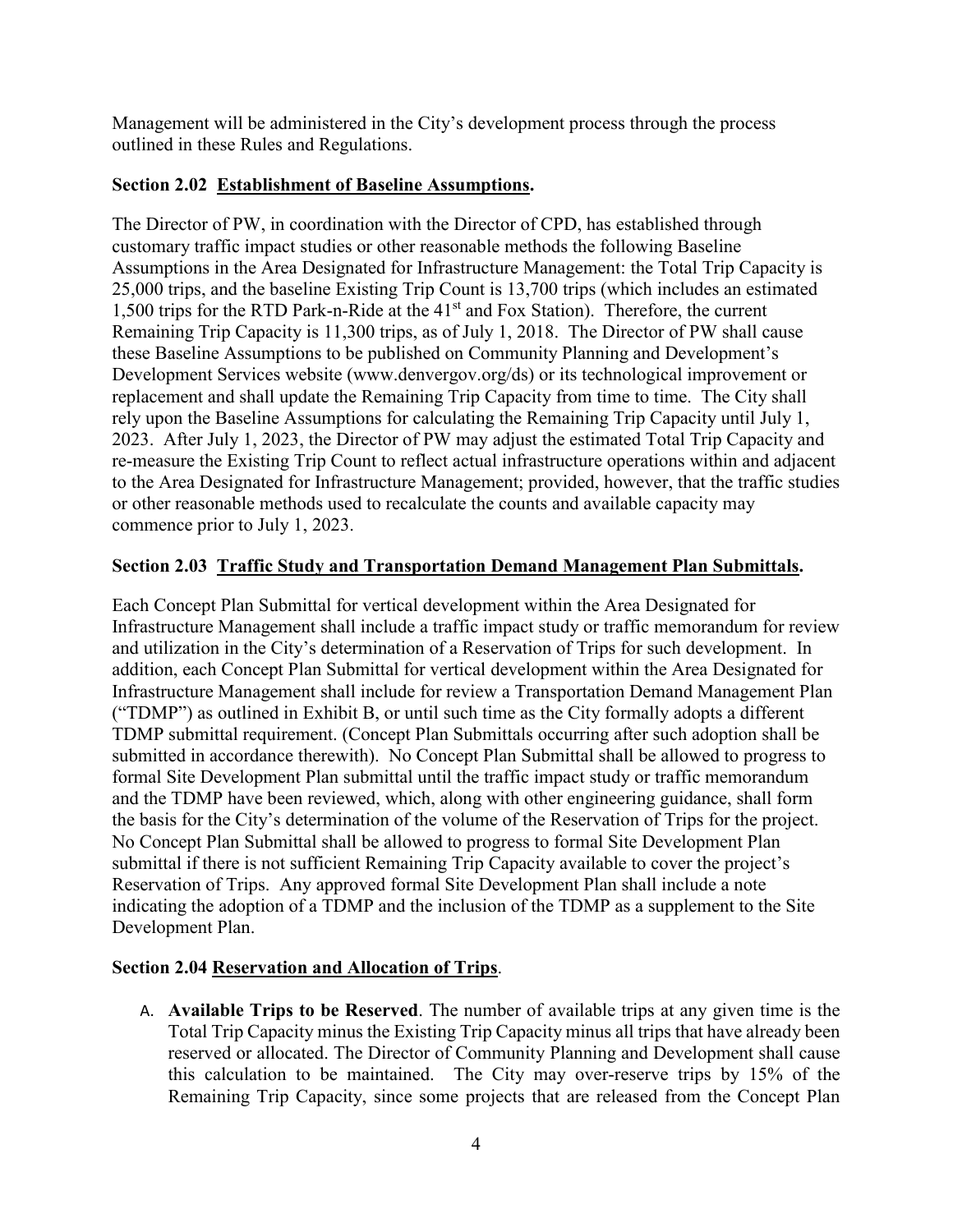Submittal phase may never achieve Site Development Plan approval or be built, thus resulting in no new additional trips.

- B. **Reservation of Trips.** At the time the City notifies an Applicant that their respective Concept Plan Submittal is released from the concept phase to proceed to formal Site Development Plan, the City shall make a Reservation of Trips for the project and will reduce the Remaining Trip Capacity accordingly. Once a trip is reserved from the Remaining Trip Capacity, then it is unavailable for use by any other development and shall be counted against the Remaining Trip Capacity unless those trips revert to the Remaining Trip Capacity pursuant to Section 2.05.
- C. **Allocation of Trips**. Upon approval of the project's Site Development Plan, any reserved trips associated with an application shall be converted to allocated trips. Once a trip is allocated from the Remaining Trip Capacity, then it is unavailable for use by any other development and shall be counted against the Remaining Trip Capacity unless those trips revert back to the Remaining Trip Capacity pursuant to Section 2.06.
- D. **Expiration of Reserved or Allocated Trips.** Reserved or Allocated trips shall revert back to the Remaining Trip Capacity if the application fails to meet any of the timelines identified in Section 2.05 or 2.06 below.

### **Section 2.05 Expiration of Reserved Trips.**

Reserved trips will revert back to the Remaining Trip Capacity for any application that fails to meet the following timelines:

- A. **Timeframe for Initial Submittal of Formal Site Development Plan Application.** The Applicant shall submit the complete formal Site Development Plan and associated engineering documents no later than one hundred twenty (120) days after the receipt of written notification from the City notifying the Applicant of its release from the concept plan review phase of the Site Development Plan Process. If the formal Site Development Plan is not submitted within that timeframe, then the "reserved" trips will be cancelled and returned to the Remaining Trip Capacity. Thereafter, the Applicant may commence the Site Development Plan Process again in accordance with all applicable City and County of Denver Ordinances, Codes, and rules and regulations, and such application shall be treated as a new application with respect to the reservation and Allocation of Trips.
- B. **Timeframe for Resubmittals of Formal Site Development Plan.** Upon receipt of comments from the City on the formal Site Development Plan, and any subsequent resubmittals of the formal Site Development Plan, the Applicant must resubmit the revised Site Development Plan and associated engineering documents responding to such comments no later than one hundred twenty (120) days following such receipt. If the formal Site Development Plan is not re-submitted within that timeframe, then the Reservation of Trips will be cancelled and returned to the Remaining Trip Capacity. Thereafter, the Applicant may commence the Site Development Plan Process again in accordance with all applicable City and County of Denver Ordinances, Codes, and rules and regulations, and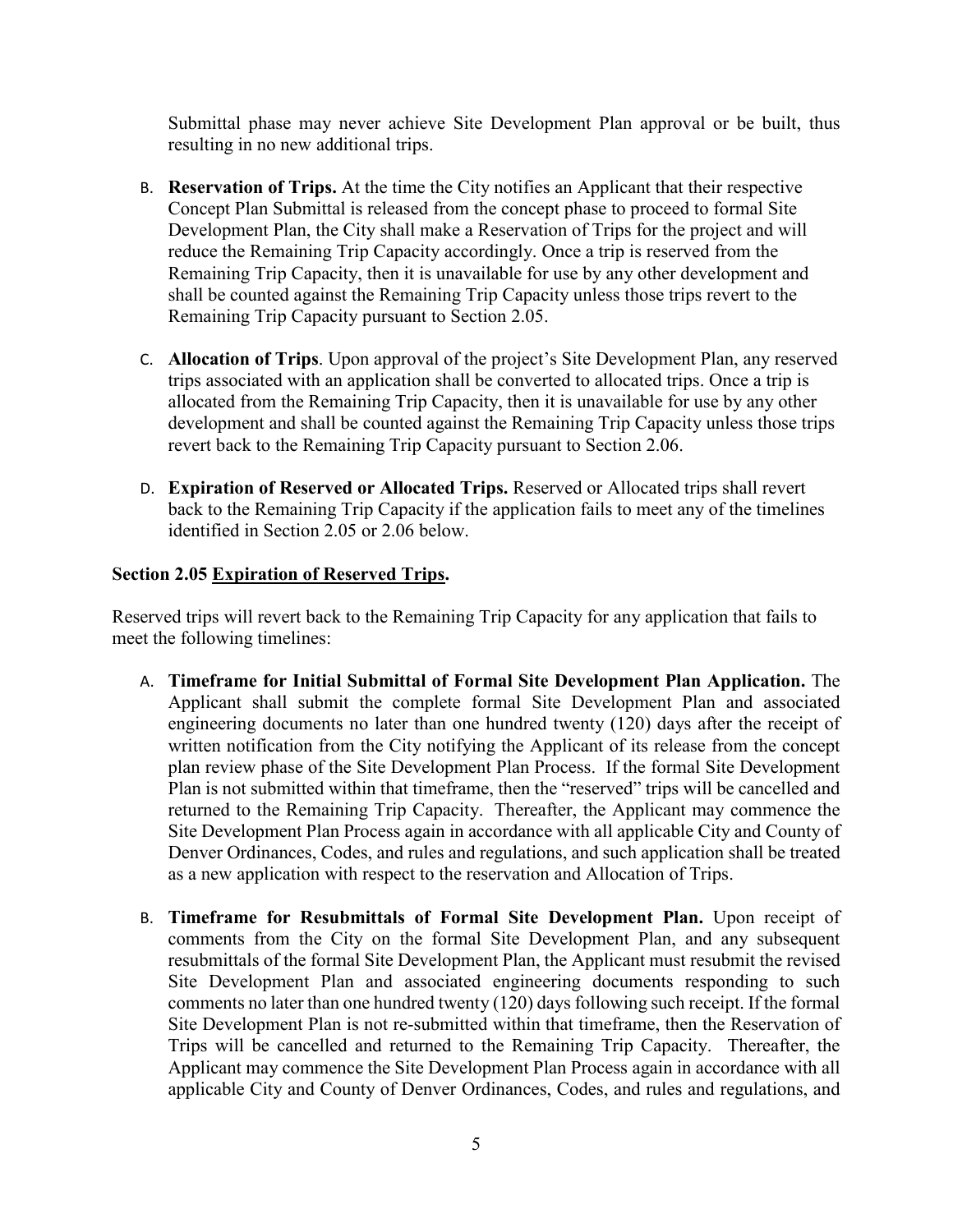such application shall be treated as a new application with respect to the reservation and Allocation of Trips.

- C. **Timeframe for approval of the Site Development Plan.** Following the receipt of written notification from the City notifying the development of its release from the concept plan review phase of the Site Development Plan Process, a formal Site Development Plan based on such Concept Plan Submittal must be approved by the City no later than twenty-four (24) months after the date of such receipt of written notification from the City notifying the development of its release from the concept plan review phase of the Site Development Plan Process. If the formal Site Development Plan is not approved within that timeframe, then the Reservation of Trips will be cancelled and returned to the Remaining Trip Capacity. Thereafter, the Applicant may commence the Site Development Plan Process again in accordance with all applicable City and County of Denver Ordinances, Codes, and rules and regulations, and such application shall be treated as a new application with respect to the reservation and Allocation of Trips.
- D. **Applications that Contain Multiple Buildings/Phases or Change in Uses or Intensities.**  If a Concept Plan Submittal contains multiple buildings designated for occupied uses, but the formal Site Development Plan does not include all buildings or uses from the Concept Plan Submittal, then the "reserved" trips designated for the buildings or uses not included in a formal Site Development Plan will be cancelled and returned to the Remaining Trip Capacity.
- E. **Applications for Multiple Buildings and Mixed-Use Trip Reductions.** In Concept Plan Submittals containing multiple buildings and mixed-use trip reductions, any trip reduction resulting from the multi-building, mixed use plan, as identified in the approved TIS or Traffic Memo, shall not be "credited" until the last building within the multi-building Concept Plan Submittal has been submitted for formal Site Development Plan review according to these rules and regulations.

## **Section 2.06 Expiration of Allocated Trips.**

Allocated trips shall revert to Remaining Trip Capacity for any approved Site Development Plan that fails to meet the following timelines:

- A. Upon the expiration of any approved formal Site Development Plan for any reason, including but not limited to: (i) lapse of approval of the Site Development Plan as determined by the Denver Zoning Code §12.3.6; or (ii) expiration of an approved building permit or lack of one or more active building permits under such approved formal Site Development Plan, the Allocation of Trips shall be cancelled and returned to the Remaining Trip Capacity.
- B. With respect to the Site Development Plan Timeframe provisions set forth in this Section 2.05, in the event of a conflict between the provisions of these rules and regulations and the provisions of the Denver Zoning Code, the provisions of these rules and regulations shall control.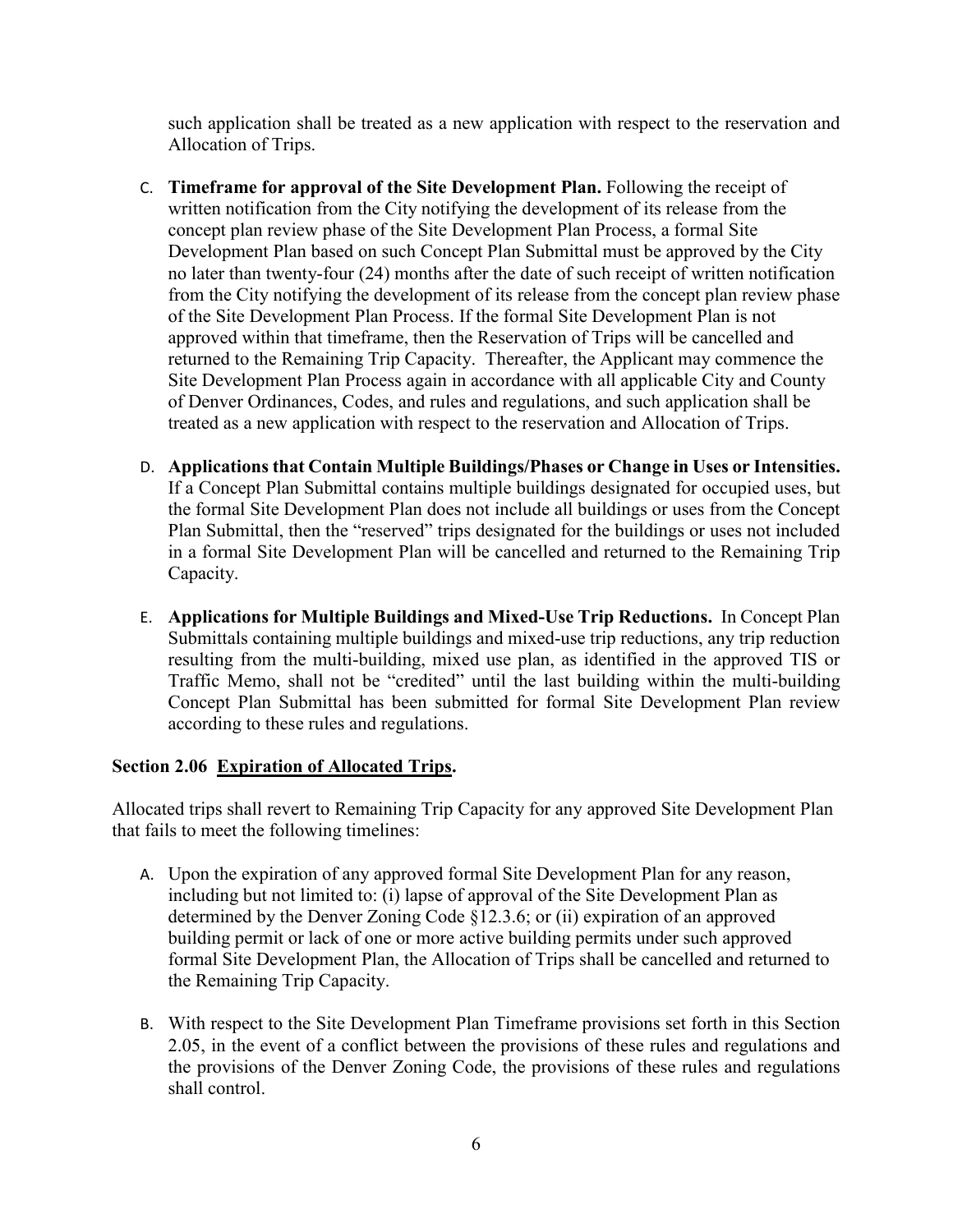## **Exhibit A**

 $41<sup>st</sup>$  & Fox Station – East:

The area bounded by I-70 to the north; I-25 to the east and south; and the freight and passenger rail tracks to the west.

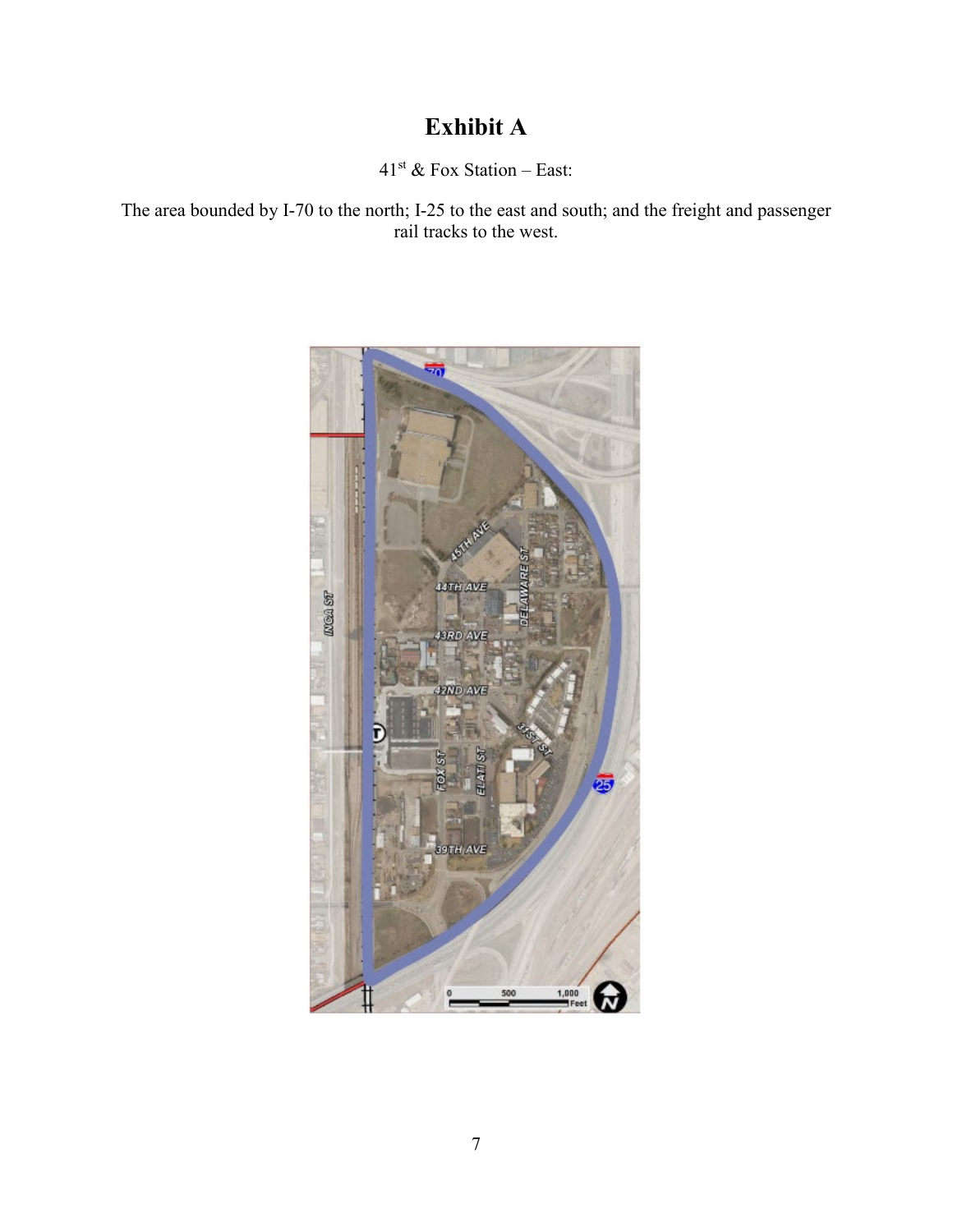## **EXHIBIT B**

## **TRANSPORTATION DEMAND MANAGEMENT PLAN (TDMP) SAMPLE/FRAMEWORK/GUIDE**

*The following is a set of expected components for a TDMP, but is not meant to be prescriptive regarding content. The development should address the categories enumerated here, but is free to specify how they are addressed in ways that best and most cost-effectively fit the goals and program of the project. By way of suggestion, the following includes an extensive list of TDM features, measures, and strategies from which the development may choose to implement as part of the TDMP. This list, however, is not exclusive, and the development is free to propose alternative or additional approaches to TDM.*

#### **Development Identity and Characteristics:**

Development is known as \_\_\_\_\_\_\_ Development is located at Development consists of the following uses and intensities

Pursuant to Rule/Plan/Ordinance \_\_\_\_\_\_\_\_\_\_\_\_\_\_\_\_\_\_\_\_\_\_\_\_\_\_\_\_\_\_\_\_\_\_\_, this development is required to submit and implement a Transportation Demand Management Plan ("TDMP").

### **TDMP Preamble:**

This TDMP is a site-specific plan that identifies specific transportation demand management features, measures, and strategies that shall be implemented with the design and ongoing management of the development. These features, measures, and strategies are designed to a) encourage and facilitate residents, visitors, tenants, and employees to reduce single-occupant vehicle (SOV) trips, especially during peak traffic hours; and b) maximize the use of alternative modes of transportation, such as transit, microtransit, shuttles, car-pooling, car-share, bicycling, bike-share, scooters, and walking.

It is recognized that, in addition to site-specific features, measures, and strategies, the success of TDM is heavily impacted by broad neighborhood-level characteristics: proximity and access to a high-frequency and broadly distributed transit system; proximity and access to a comprehensive alternative mode infrastructure system, such as a bike lane network; the density of surrounding development that includes a broad mix of uses; and the extent of a safe and complete pedestrian network, and traffic calming. These neighborhood-level characteristics may also be included as factors in calculating the development's SOV trip-generation and the impact of its site-specific TDM features, measures, and strategies.

Together with high-density, mixed-use, mode-rich neighborhood characteristics, the achievement of this TDMP's mode-shift and SOV trip-reduction goals will contribute broad public benefits:

- Reducing demand, maintenance, and upgrade costs for roadway and parking infrastructure;
- Freeing development resources for more productive spaces and amenities;
- Maximizing the public value of investments in transit and multi-modal infrastructure;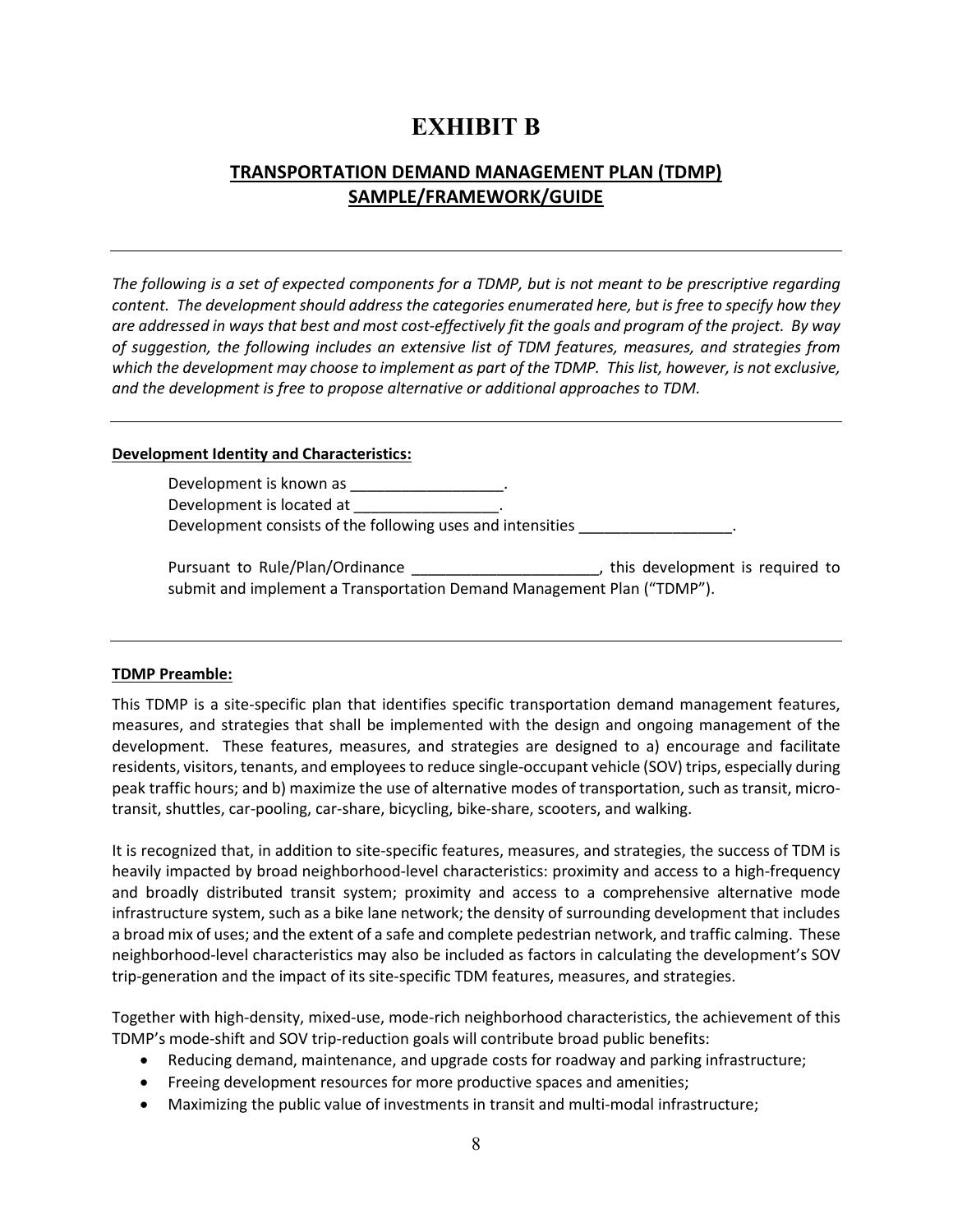- Supporting the economy through greater commute flexibility and access to jobs, housing, and community assets;
- Protecting the environment by reducing emissions of greenhouse gases and other pollutants.
- Promoting public health by improving air quality and promoting physical activity.

### **TDMP Calculated Impacts:**

It is anticipated that the successful implementation of this TDMP will result in a wase of eduction in the SOV trips generated by this development.

The conventional ITE calculation of the SOV trips generated by this project is  $\frac{1}{10}$ , but it is calculated that only \_\_\_\_\_\_\_\_ SOV trips will be generated when this TDMP is fully and successfully implemented.

\_\_\_\_\_% of this calculated SOV trip reduction is reflected in the traffic memo or traffic impact study submitted as part of the Site Development Plan Process for this development.

#### **TDMP Implementation, Phasing, Compliance, & Verification:**

In addition to identifying specific TDM features, measures, and programs the development shall implement, the TDMP shall also specify the implementation plan for these activities, and their phasing, if any.

The TDMP shall also specify a compliance and verification program for ensuring that the enumerated TDM activities in this TDMP, and the calculated SOV trip-reductions, are achieved and sustained over time.

### **TDMP Specific Features, Measures, & Strategies:**

The TDMP for this development shall consist of the following specific elements:

*[Again, the following is an extensive, but not exclusive or prescriptive, list of TDM features, measures, and strategies from which the development may choose to implement as part of the TDMP. The development is free to propose alternative or additional approaches to TDM that best and most cost-effectively fit the goals and program of the project.]*

### **Transit / Micro-Transit / Shuttle:**

- The development shall subsidize and/or promote RTD transit passes for tenants and/or employees
- The development shall promote and provide information on RTD routes and services, and provide information on the most direct and mode-friendly pedestrian and bicycle routes to train and bus stations.
- The development shall subsidize and/or promote micro-transit service and/or membership for tenants and/or employees.
- The development shall subsidize and/or promote a shuttle service for tenants and/or employees.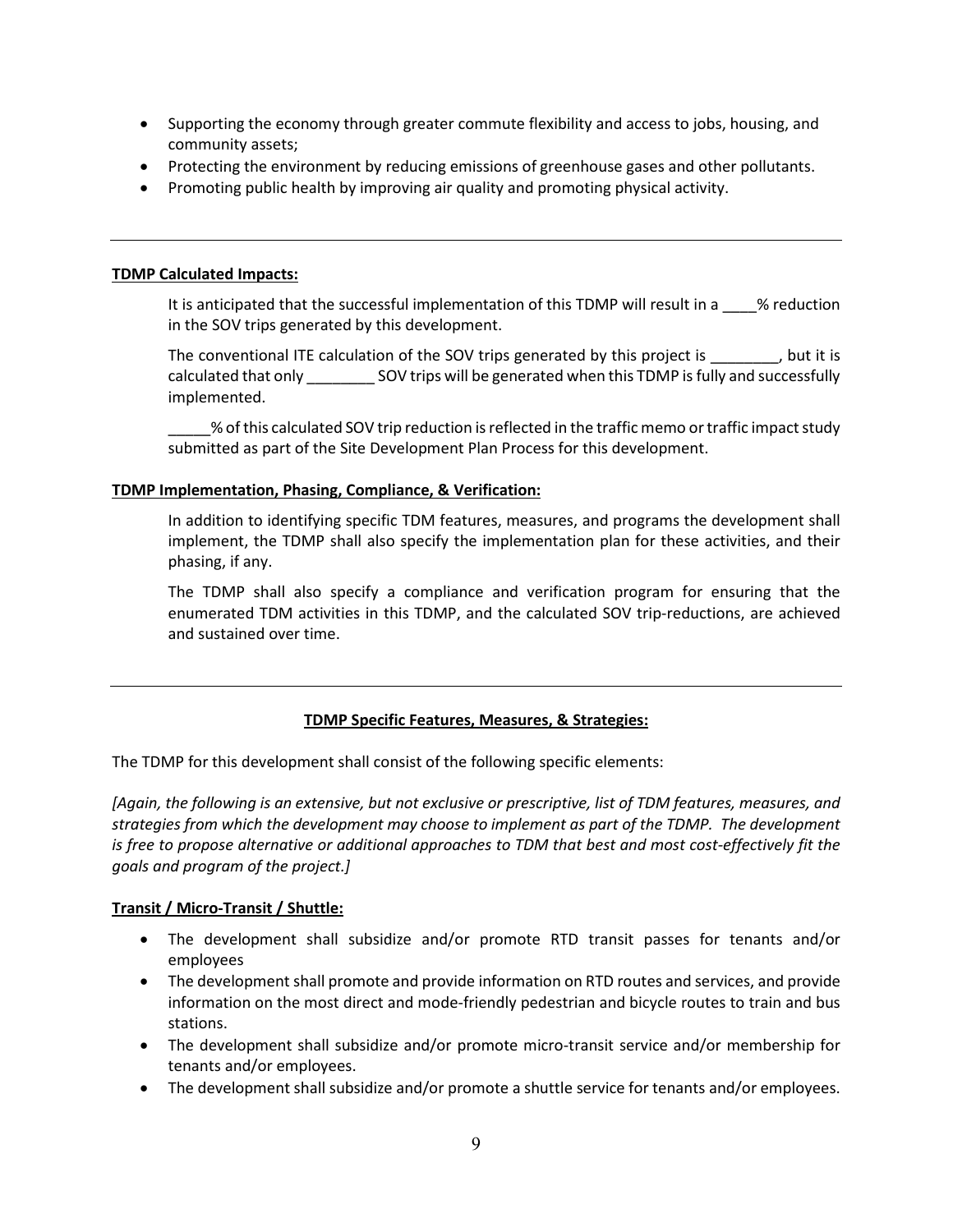• A "Transit Screen" shall be installed in the building to provide tenants, employees, and visitors real-time information on all transportation options, including upcoming departure times and locations for nearby train service, bus service, micro-transit service, and shuttle service.

### **Parking / Car-pooling / Car-share**

- On-site parking shall be limited to the following ratios:
- Parking shall be un-bundled from tenant leases, providing opportunities for tenants to save money by forgoing car ownership or on-site parking.
- Parking shall be priced in the following way to establish meaningful incentives for the use of alternative modes and to reflect the market value of parking space:
- Parking spaces numbering entirely shall be dedicated to car-pool or van-pool parking and placed in a prominent and desirable location.
- Parking spaces numbering shall be dedicated to car-share services, such as Car2Go or ZipCar, and placed in a prominent and desirable location.
- Membership in car-share services, such as Car2Go or ZipCar, shall be subsidized and/or promoted for tenants and/or employees.
- Social media platforms or other tools shall be used by property management for education, promotion, and coordination of ride-sharing and car-pooling among tenants and/or employees.
- A "Transit Screen" shall be installed in the building to provide tenants, employees, and visitors real-time information on all transportation options, including location and availability of nearby car-share cars.

### **Bicycling / Bike-share / Scooters**

- Private and secure bike parking spaces numbering  $\qquad \qquad$  (at the rate of  $\qquad \qquad$  /unit or tenant employee) shall be placed in a convenient location to maximize the ease and likelihood of bicycling by tenants and/or employees.
- The development shall promote bicycling among tenants and/or employees provide information and maps regarding commuting and recreational bicycle facilities and routes.
- A bicycle maintenance and repair station with the following characteristics shall be included among the development's amenities:  $\blacksquare$
- Public bike parking spaces numbering \_\_\_\_\_\_\_\_\_ shall be placed in visible and convenient locations to promote and encourage bicycling to the development by visitors.
- The development shall sponsor or support the placement of a B-Cycle station on or nearby the development property by the following contributions or measures: \_\_\_\_\_\_\_\_\_
- The development shall subsidize and/or promote B-Cycle membership for tenants and/or employees.
- The development shall sponsor a round-trip bike-share service, such as Zagster, for the use of tenants and/or employees.
- The development shall sponsor a dockless bike/scooter drop-off location (consistent with City guidelines and regulations) and shall subsidize and/or promote dockless bike/scooter membership among tenants and/or employees.
- The development shall construct or invest in the following off-site improvements to the neighborhood bicycle infrastructure:
- A "Transit Screen" shall be installed in the building to provide tenants, employees, and visitors real-time information on all transportation options, including location and availability of nearby bike-share and scooter vehicles.